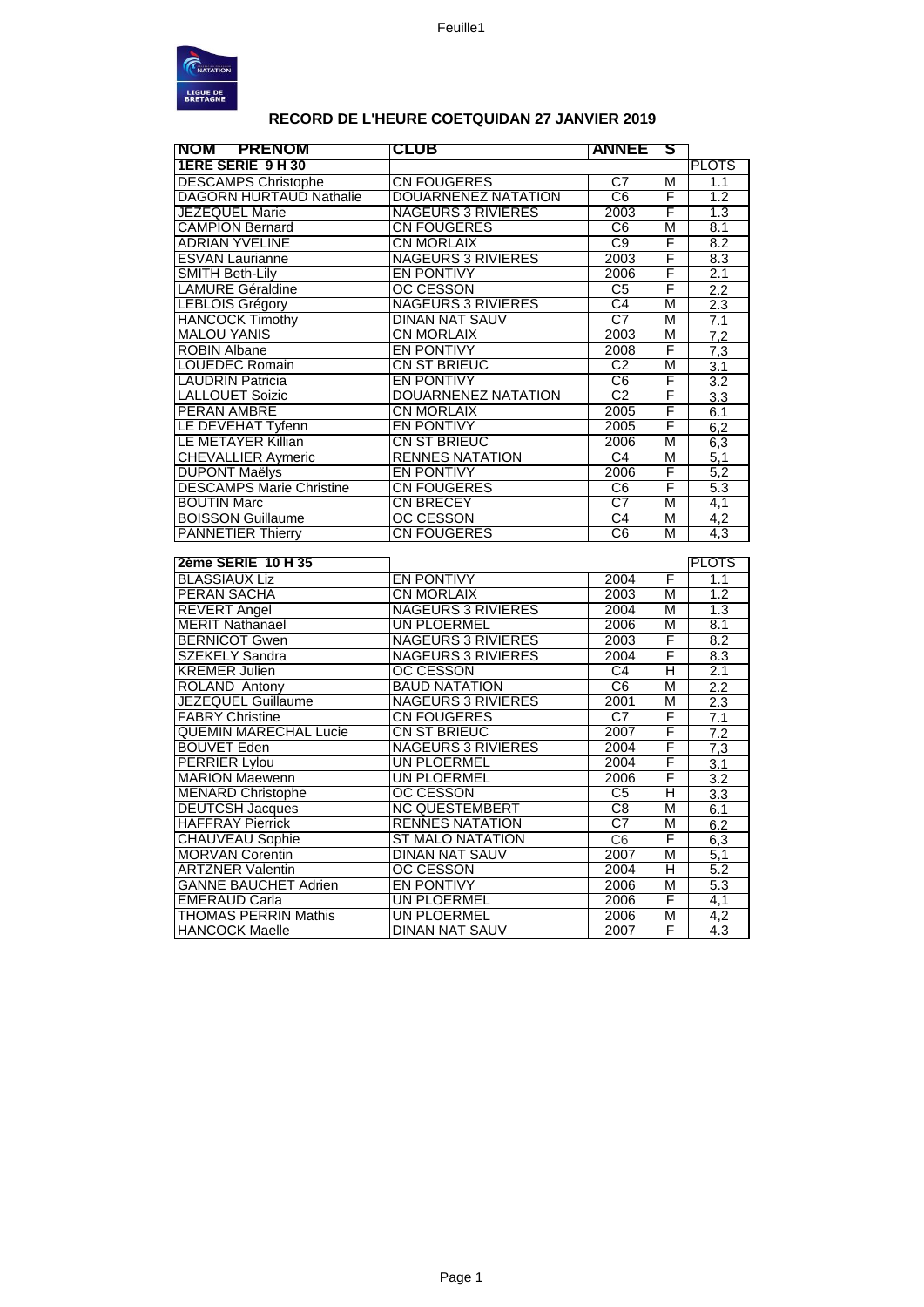Feuille1

| 3ème SERIE 11 H 40                            |                                              |                        |        | <b>PLOTS</b>     |
|-----------------------------------------------|----------------------------------------------|------------------------|--------|------------------|
| ROCHER Stéphane                               | <b>CN FOUGERES</b>                           | C <sub>5</sub>         | м      | 1.1              |
| <b>FLAUX Loeiz</b>                            | <b>UN PLOERMEL</b>                           | 2006                   | М      | 1.2              |
| <b>BOUSSION Fréséric</b>                      | UN PLOERMEL                                  | C7                     | М      | 1.3              |
| LE CUNFF Youna                                | <b>EN PONTIVY</b>                            | 2004                   | F      | 8.1              |
| <b>JOURDE Katia</b>                           | UN PLOERMEL                                  | C4                     | F      | 8.2              |
| <b>FILLEUR Lucas</b>                          | <b>UN PLOERMEL</b>                           | C <sub>4</sub>         | М      | 8.3              |
| <b>CHALONNY Anna</b>                          | <b>EN PONTIVY</b>                            | 2005                   | F      | 2.1              |
| <b>CARNET Christophe</b>                      | <b>CN FOUGERES</b>                           | C <sub>5</sub>         | M      | 2.2              |
| <b>GUILLEMOT Clément</b>                      | UN PLOERMEL                                  | 2005                   | М      | 2.3              |
| LE RUYET Loïc                                 | <b>OC CESSON</b>                             | C6                     | М      | 7.1              |
| LE BOT Pierre Antoine                         | <b>CN PAYS DE REDON</b>                      | 2005                   | М      | 7.2              |
| <b>GANCGLUS Alexandre</b>                     | OC CESSON                                    | 2004                   | М      | 7,3              |
| ROUFFIGNAC Louis                              | <b>CN PAYS DE REDON</b>                      | 2004                   | М      | $\overline{3.1}$ |
| <b>GUILLOUZO Lison</b>                        | <b>EN PONTIVY</b>                            | 2004                   | F      | $\overline{3.2}$ |
| <b>PANHALEUX Klervie</b>                      | <b>CN PAYS DE REDON</b>                      | 2006                   | F      | 3.3              |
| <b>TREHOREL Pierre Alexandre</b>              | UN PLOERMEL                                  | C3                     | М      | 6.1              |
| PORROT Solène                                 | <b>EN PONTIVY</b>                            | 2004                   | F      | 6.2              |
| LE BLOY Elouenn                               | <b>NAGEURS 3 RIVIERES</b>                    | 2004                   | М      | 6,3              |
| <b>LAUDRIN Candice</b>                        | <b>EN PONTIVY</b>                            | 2003                   | F      | 5,1              |
| <b>ROUXEL Louann</b>                          | UN PLOERMEL                                  | 2004                   | F      | 5,2              |
| <b>WEYMAN Rebecca</b>                         | <b>CN PAYS DE REDON</b>                      | 2005                   | F      | 5.3              |
| <b>KERSANTE Pierrick</b>                      | <b>NC QUESTEMBERT</b>                        | $\overline{C5}$        | М      | 4,1              |
| RAIMBAULT Tessa                               | <b>CN PAYS DE REDON</b>                      | 2005                   | F      | 4,2              |
| <b>HOULLIER Yohann</b>                        | <b>CN PAYS DE REDON</b>                      | 2004                   | M      | $\overline{4,3}$ |
|                                               |                                              |                        |        |                  |
|                                               |                                              |                        |        |                  |
|                                               |                                              |                        |        |                  |
| 4ème SERIE 14 H 30                            |                                              |                        |        | <b>PLOTS</b>     |
| <b>BELLEC</b> Louise                          | <b>EN PONTIVY</b>                            | 2004                   | F<br>F | 1.1<br>1.2       |
| <b>BENFRAJ Myriam</b>                         | <b>DINAN NAT SAUV</b>                        | 2006                   |        |                  |
| <b>RUCHETON Yohann</b>                        | <b>RENNES NATATION</b>                       | $\overline{C3}$        | М      | 1.3              |
| <b>GANNE BAUCHET Lucas</b>                    | <b>EN PONTIVY</b>                            | 2004                   | М      | 8.1              |
| <b>BONIFAS Marie-Ange</b>                     | <b>DINAN NAT SAUV</b>                        | 2006                   | F      | 8.2              |
| <b>DRANSART Salomé</b>                        | <b>DINAN NAT SAUV</b>                        | 2004                   | F      | 8.3              |
| <b>PERRICHOT Bleuenn</b>                      | UN PLOERMEL                                  | 2002                   | F      | 2.1              |
| JOUAN Lucas                                   | <b>CN ST BRIEUC</b>                          | 2005                   | М      | 2.2              |
| <b>MORVAN Alexandre</b>                       | <b>DINAN NAT SAUV</b>                        | 2004                   | М      | 2.3              |
| LE COMTE François                             | <b>CN PAYS DE REDON</b>                      | 2003                   | М      | 7.1              |
| <b>LOURDAIS Olivier</b>                       | <b>RENNES NATATION</b>                       | $\overline{C4}$        | М      | 7.2              |
| <b>FLAUX Oanelle</b>                          | UN PLOERMEL                                  | 2004                   | F      | 7,3              |
| <b>PELAUD Angéline</b>                        | <b>NC QUESTEMBERT</b>                        | $\overline{C1}$        | F      | 3.1              |
| PICHARD Sanjana                               | <b>OC CESSON</b>                             | 2005                   | F      | $\overline{3.2}$ |
| <b>EMERAUD Anaïs</b>                          | UN PLOERMEL                                  | 2001                   | F      | 3.3              |
| <b>PICOT Anatole</b>                          | <b>EN PONTIVY</b>                            | 2005                   | M      | 6.1              |
| <b>HANSCHMANN Ralf</b>                        | <b>DINAN NAT SAUV</b>                        | $\overline{\text{C7}}$ | M      | 6.2              |
| <b>BESCOND Morgan</b>                         | <b>NC QUESTEMBERT</b>                        | C <sub>1</sub>         | М      | 6,3              |
| <b>VENANT David</b>                           | <b>EN PONTIVY</b>                            | 2005                   | М      | 5,1              |
| <b>GENEVRIER François</b>                     | <b>DINAN NAT SAUV</b>                        | C <sub>5</sub>         | М      | 5,2              |
| <b>LECLERCQ Lucas</b>                         | <b>AURAY NATATION</b>                        | 2004                   | М      | 5.3              |
| <b>LE MAGOUROU Nathan</b>                     | <b>EN PONTIVY</b>                            | 2004                   | М      | $\overline{4.1}$ |
| <b>HELDENBERGH Emma</b><br><b>BIHAN Tanya</b> | <b>AURAY NATATION</b><br><b>CN ST BRIEUC</b> | 2002<br>2004           | F<br>F | 4,2<br>4,3       |

| 5 ème SERIE 15 H 35       |                        |                |   | <b>PLOTS</b> |
|---------------------------|------------------------|----------------|---|--------------|
| LABAT Alan                | CN ST BRIEUC           | 2005           | М | 1.1          |
| ZALO Kerrian              | <b>AURAY NATATION</b>  | 2002           | М | 1.2          |
| CAUDAU Benoit             | <b>RENNES NATATION</b> | C <sub>4</sub> | М | 8.1          |
| <b>PLASSAIS Baptiste</b>  | CN PAYS DE REDON       | 2003           | М | 8,2          |
| THOMAS Erwan              | <b>AURAY NATATION</b>  | 1976           | М | 8,3          |
| ROUSSEL Fabien            | <b>RENNES NATATION</b> | C4             | М | 2.1          |
| <b>BOUCHON Eric</b>       | <b>NC QUESTEMBERT</b>  | C <sub>6</sub> | М | 2.2          |
| <b>AMICE Ewen</b>         | CN PAYS DE REDON       | 2003           | M | 2.3          |
| <b>HEUZE Lison</b>        | UN PLOERMEL            | 2003           | F | 7.1          |
| <b>BIBES LEELOO</b>       | CN CONCARNEAU          | 2001           | F | 7.2          |
| <b>NAOUR Aziliz</b>       | DINARD ON              | 2004           | F | 7,3          |
| <b>BOULANT Christophe</b> | <b>EN PONTIVY</b>      | C6             | М | 3.1          |
| LEEMANS MARC              | LORIENT NATATION       | C6             | М | 3.2          |
| <b>GEFFROY Ethan</b>      | CN ST BRIEUC           | 2004           | М | 3.3          |
| <b>DUBEAU Nicolas</b>     | CN PAYS DE REDON       | 2003           | М | 6.1          |
| <b>ROBINO Louis</b>       | <b>AURAY NATATION</b>  | 2001           | М | 6.2          |
| <b>GIANNANTONI Elouan</b> | CN ST BRIEUC           | 2005           | М | 6,3          |
| OLLIVIER Arsène           | <b>AURAY NATATION</b>  | 2001           | М | 5,1          |
| <b>RIETH MARTIN</b>       | CN CONCARNEAU          | 2004           | М | 5,2          |
| <b>QUEMARD Jules</b>      | CN PAYS DE REDON       | 2003           | М | 5.3          |
| THOMAS PERRIN Alexis      | UN PLOERMEL            | 2003           | М | 4,1          |
| LE GUILLOU INES           | CN BREST               | 2005           | F | 4,2          |
| <b>COLLET Thibaud</b>     | DINARD ON              | C <sub>2</sub> | М | 4,3          |